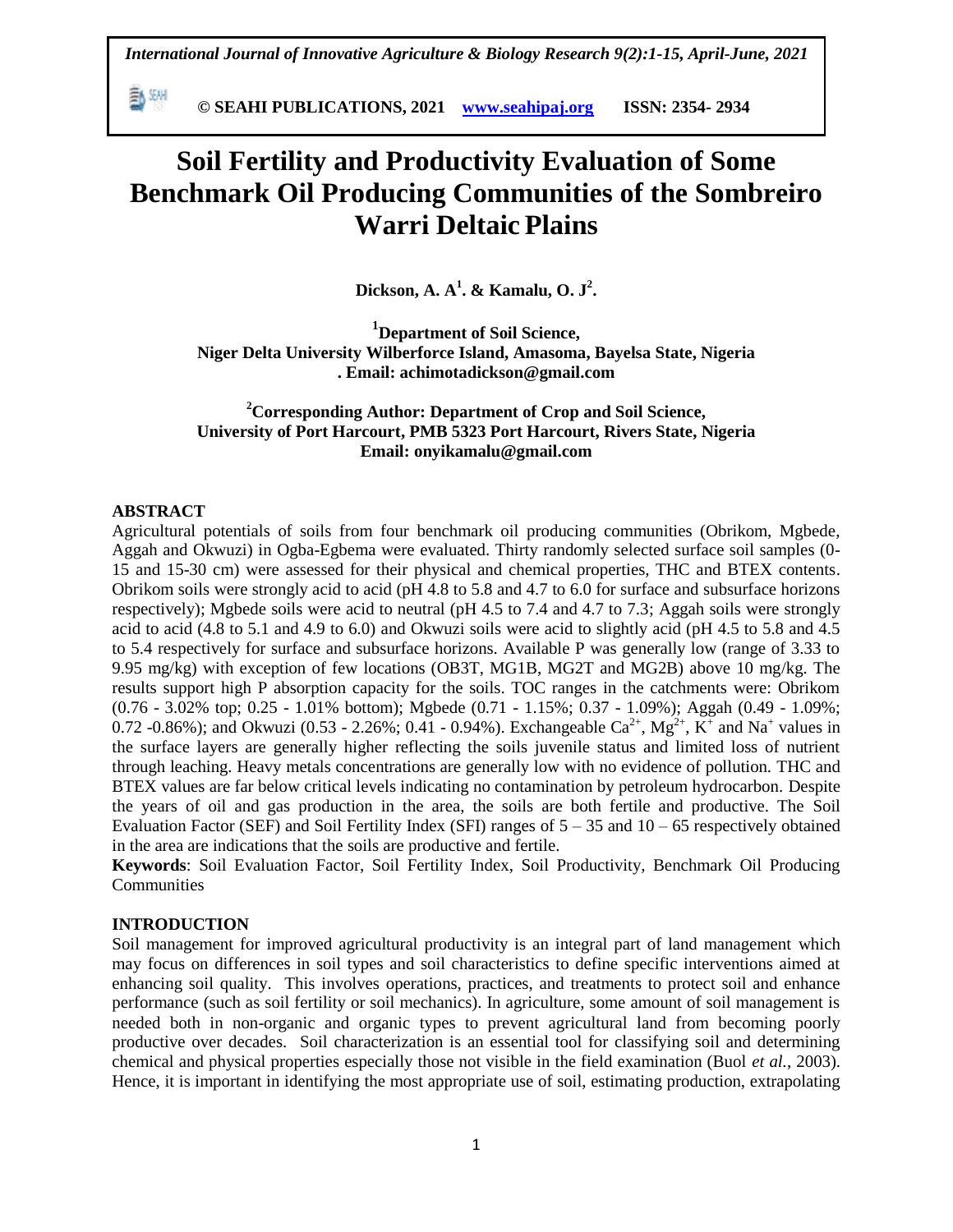knowledge gained at one location to other often relatively unknown locations, and providing the basis for future research need (Nortcliff, 2006).

The purpose of land evaluation is to predict the usefulness of land either for agriculture or other uses. These evaluations take the form of land suitability or land capability assessment. Land potential is defined as the inherent potential of the land to sustainably generate ecosystem services. Management determines whether the inherent potential is sustainably realized. Land potential includes three elements: (i) inherent potential for generation of ecosystem services, (ii) potential degradation resistance, and (iii) potential resilience, which is the capacity to recover following degradation (UNEP, 2016). Herrick *et al*. (2013) defined land potential to include both potential productivity and potential resilience.

In Ogba-Egbema agricultural potentials in the rural farmer's perspective is mainly determined by rainfall levels (rain-fed agriculture). Climate change, resulting from global and local changes, is partly for the developments in the region's agriculture (Roger *et al*., 2008). It creates disruption and uncertainty of weather pattern and its future impact is preoccupying. Agricultural production requires to be considerably increased to satisfy the requirements of a growing worldwide population while at the same moment improving the storage and adaptation of terrestrial carbon (IAASTD 2009, UNEP 2014). Current efforts focus on intensifying production on presently used lands as well as expanding onto lands not presently used for agriculture. The long- term sustainability of both strategies, and their impacts on ecosystem health and biodiversity, require understanding the potential efficiency of the land, and its resilience which is the capacity to withstand or recover from degradation (UNEP, 2016). Potential productivity and resilience, and response to climate change, can vary widely within a field or watershed, depending on soils, topography, and climate (Webb *et al*., 2012).

Productivity evaluation of soils is expedient in order to know and understand the nature and properties of soils which is critical for making decision with regard to agricultural productivity as well as other uses of land. The evaluation of the potential of soils to produce food, fodder, fibre and fuel can be done through the precise measurement of the nature and properties of the soil as well as proper management of nutrients and moisture requirements (Esayas and Debele, 2006; Teshome *et al.*, 2006). There is paucity of information on soil characterization and agricultural potentials of Ogba-Egbema area of Rivers State. This study was initiated and carried out in some soils of Ogba-Egbema area to make available the necessary soil data for agricultural productivity evaluation.

## **MATERIALS AND METHODS**

#### **Study Area**

Ogba-Egbema is located in ONELGA, on the eastern bank of the River Niger and in the heart of the Niger Delta region. The area lies between latitude  $4^{\circ}39'$  and  $5^{\circ}33'$  and longitude  $6^{\circ}30'$  and  $7^{\circ}00'E$ . The area is a typically rural and semi-urban agrarian setting with reported declining land productivity associated with over forty years of neglect due to oil and gas production. Four representative communities: Obrikom, Mgbede, Aggah and Okwuzi, which are home to large numbers of oil wells and facilities, were selected for the study.

#### **Field study and laboratory analysis**

A total of thirty surface soils samples taken from fifteen locations and at two soil depths of  $0 - 15$  and 15 – 30cm were randomly collected from Obrikom, Mgbede, Aggah and Okwuzi. The soil samples were processed and analysed following the procedures of Soil Survey Laboratory Staff (1992).

## **Total Hydrocarbon Contents (THC)**

THC, Poly Aromatic Hydrocarbon (PAH) and Benzene, Toluene, Ethylbenzene and Xylenes (BTEX) were analyzed by shaking 5 gram air dried soil sample with 50 ml isopropyl alcohol. Analar grade known weight of the extract was taken and spiked with an appropriate internal standard (usually 1 chlorooctadene). A gas chromatograph, varian, coupled with a flame ionization detector was used. A 200cm-glass column packed with 3 % OV 101 chromosorb WHP ON 80-100 mesh was used to peak area analysis using the Perkin Elmer Computer.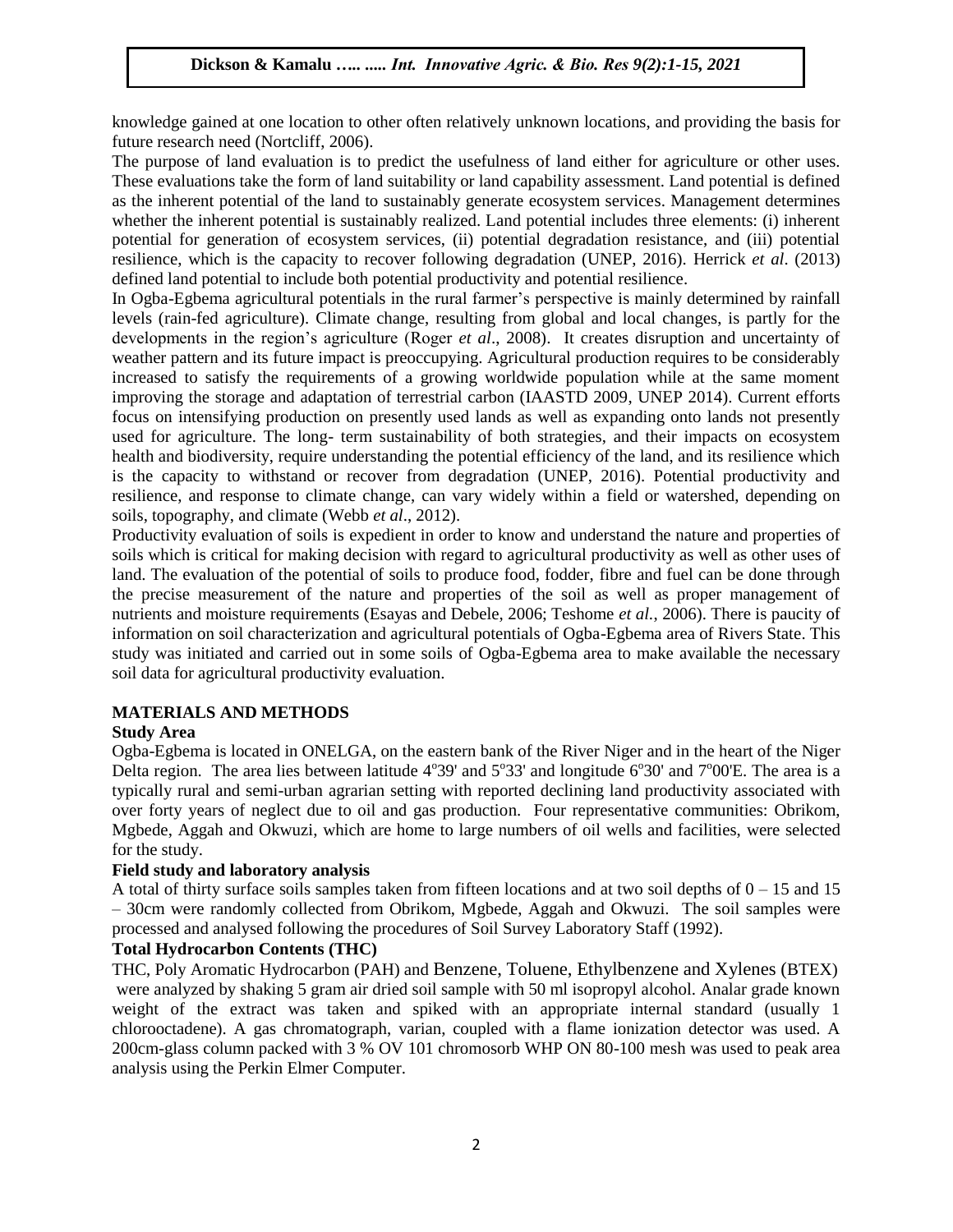#### **Computation of Evaluation Indices**

Values of Soil Fertility Index (SFI) (Moran *et al*., 2000) and Soil Evaluation Factor (SEF) (Lu *et al.,* 2002) were calculated to quantify soil fertility. The following equations were used to calculate the values (Lu *et al.,* 2002):

- SFI = pH +organic matter (%, dry soil basis) +available P (mg kg−1, dry soil) + exch. K (cmolckg−1, dry soil) + exch. Ca (cmolckg−1, dry soil) + exch. Mg (cmolckg−1, dry soil) −exch. Al (cmolckg−1, dry soil)
- $SEF = [exch, K (cmolckg-1, dry soil) + exch, Ca (cmolckg-1, dry soil) + exch. Mg (cmolckg-1, dry$ soil) – log(1 + exch. Al (cmolckg–1, dry soil))]×organic matter (%, dry soil) +5

#### **RESULTS AND DISCUSSION**

#### **Physical Properties and Productivity Evaluation**

The data for the physical properties of the soil is presented in Table 1. Texture is one of the most important properties of a soil, and it greatly affects crop production, land use, and management. Soil texture is directly related to nutrient retention and drainage capabilities. The texture of a soil in the field is not readily subject to change, so it is considered a permanent soil attribute (Brady and Weil 2007). Since "these components of soil are largely unalterable, there is not much you can do to change them" (Gershuny, 1993). The texture for Obrikom varied from sandy loam to sandy clay loam and loamy sand to sand at the surface and sandy clay loam to sand and sandy loam to loamy sand at the subsurface. The texture of Mgbede soils are predominantly sandy loam. For Aggah soils, the texture is majorly sand and Okwuzi soils are characterized by sand texture at the surface and sandy loam texture at the sub surface soils.

Regardless of the texture, every soil type has an inherent capability and its own advantages. The chemical relationships influencing soil fertility are complex and are affected by the parent material from which soil develops, the type of clay present, and the proportions of the different-sized particles (sand, silt, and clay) which also have important effects on soil structure (FAO 2016). For the sandy soils (Okwuzi, Aggah and Mgbede), the categories of crops that would be profitable include vegetables and crops like, cassava, yam, potatoes, maize and shrubs among others. The clayey soils (some Obrikom soils) would be suitable for perennials, vegetables such as fluted pumpkin, pepper, water leaf, etc, shrubs as well as ornamental plants. Also, many moisture-loving trees as well as vegetable and fruit crops do well in silty soils that have adequate drainage (Barton, 2013).

Silt/clay ratio ranged from 0.17 to 3.36, 0.47 to 1.63 and 0.24 to 2.45 for Obrikom soils (OB1T – OB5B), Mgbede soils ( $MG1T - MG3B$ ), Aggah and Okwuzi soils ( $AGIT - OK4B$ ) respectively. According to Sharu *et al.* (2003) "old" parent materials usually have a silt/clay ratio below 0.15 while silt/clay ratios above 0.15 are indicative of "young" parent materials. Results of this study showed that all the soils have silt/clay ratio above 0.15 indicating that the soils are relatively young with high degree of weathering potential. Silt/clay ratios are relatively higher in the surface soils than the subsurface soil. The decrease in silt/clay ratio with depth is an indication that subsoils horizons are more weathered than surface horizons (Yakubu, 2006).

Generally, bulk density ranged between 1.07 g/cm<sup>3</sup> to 1.81 g/cm<sup>3</sup> in the soils of Ogba Egbema. It ranged between 1.16 to 1.64, 1.18 to 1.54, 1.14 to 1.56 and 1.07 to 1.81 for Obrikom soils (OB1T – OB5B), Mgbede soils (MG1T – MG3B), Aggah soils (AG1T – AG3B) and Okwuzi soils (OKIT – OK4B). Plant performs best in bulk densities below 1.4  $g/cm<sup>3</sup>$  and 1.6  $g/cm<sup>3</sup>$  for clayey and sandy soils respectively (Donahue *et al;* 1990). Bulk density values higher than these indicate possible limitations to root growth and penetration (Doran and Jones 2011). The total porosity values of the soils ranged from 18 to 51%. Generally, the soils of the study area are characterized by low total porosity. These soils are easily eroded under heavy rainfall. In a previous study Kamalu (2015) had attributed flooding and erosion risk of some soils of the Ogba- Egbema area to low total porosity. According to Kamalu (2017), soil bulk density, soil porosity and particle density enable the compaction and aeration of the soil. The combining impact of the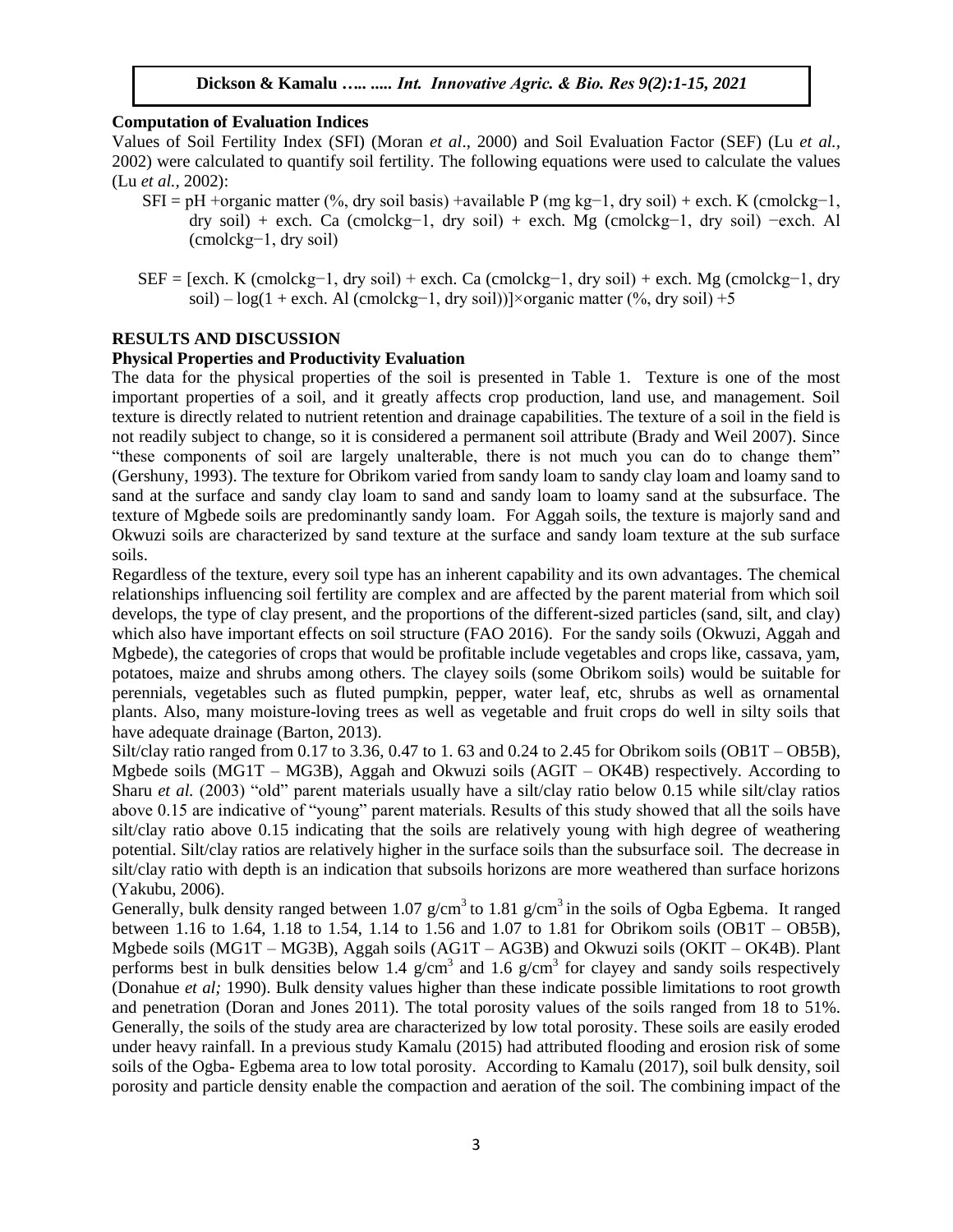predominantly sand to loamy sand texture with bulk density and porosity further enhances the performances of plants in the area and are indicative of moderate to high inherent soil quality.

#### **Chemical Properties and Productivity of the Soils**

Data on the chemical characterization of the soils of the study area are presented in Table 2.

#### **Soil pH**

The study area had a wide range in soil pH with the following values: 4.8 to 5.8 and 4.7 to 6.0 (Obrikom); 4.5 to 7.4 and 4.7 to 7.3 (Mgbede); 4.8 and 4.9 to 5.1 and 6.0 (Aggah); and 4.5 to 5.8 and 4.5 to 5.4 (Okwuzi) for the surface and subsurface soils respectively. With the exception of Mgbede area the soils are generally lightly acid to acid to strongly acid (Gbadegesin and Akinbola, 1995). The soil pH values recorded are predominantly strongly acid through acid. This result might be attributed to high rate of rain fall leading to leaching loss of basic cations and the possibility that the parent materials of the soils are of acid in origin. This observation is in agreement with the views of Chiekezie *et al.* (2010). In Mgbede area the soils are near neutral with some stations (MG2T, MG2B and MG3T) having pHs of 7.4, 7.3 and 6.8 respectively, which are not common in the study area. It could be recalled that MG2 and MG3 sample locations are close to local palm oil extraction facility. The disposal of the ash and other wastes from the extraction facility may have affected the pH values.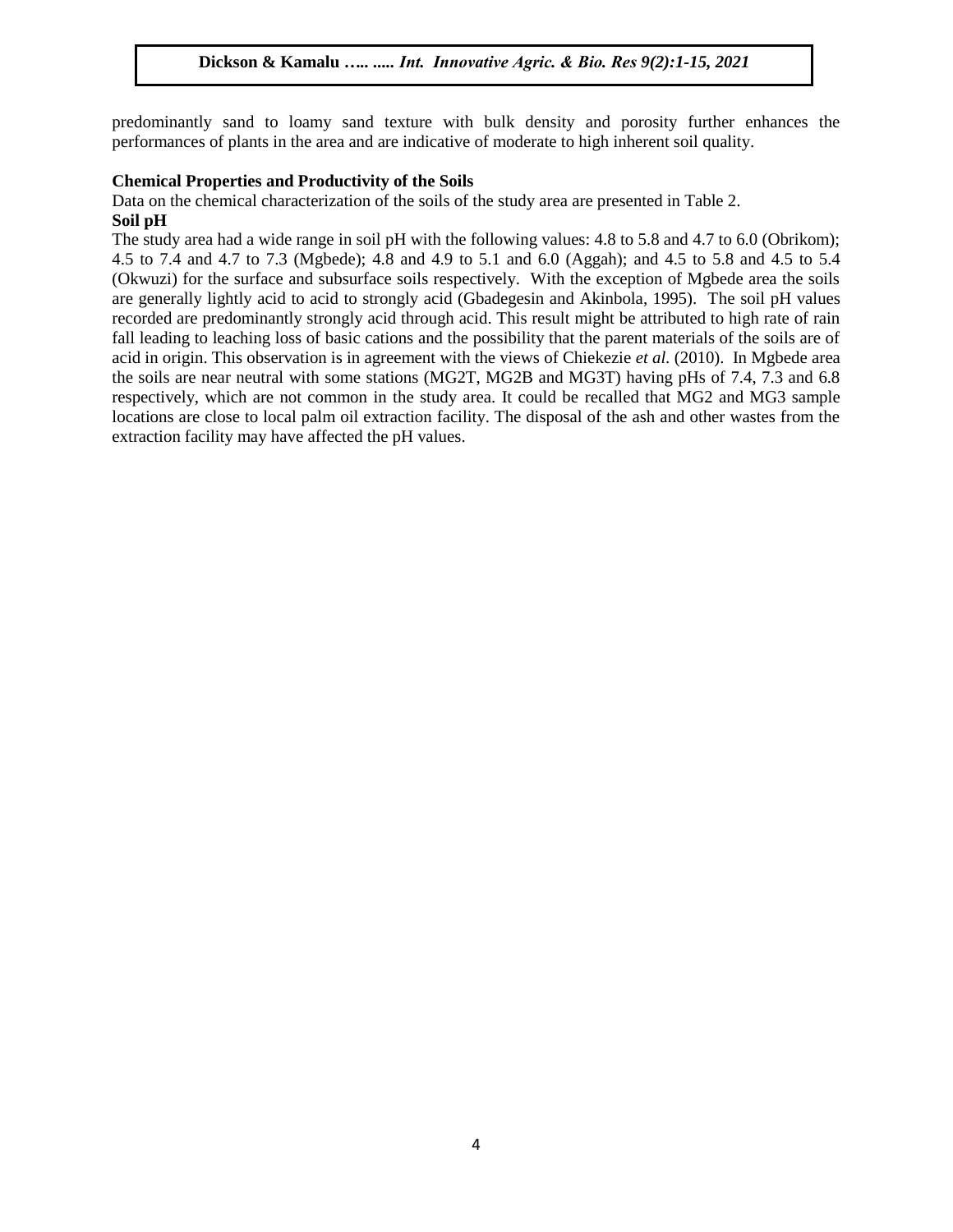| <b>Sample</b>     | <b>Bulk</b>       | Particle       | <b>Table 1: Physical Properties of the Solis</b><br><b>Porosity</b> | Percent (%) |             |             |             | <b>Textural Class</b> |  |
|-------------------|-------------------|----------------|---------------------------------------------------------------------|-------------|-------------|-------------|-------------|-----------------------|--|
| Id                | <b>Density</b>    | <b>Density</b> |                                                                     | <b>Sand</b> | <b>Silt</b> | <b>Clay</b> | Silt : Clay |                       |  |
|                   | g/cm <sup>3</sup> | $g/cm^3$       |                                                                     |             |             |             |             |                       |  |
| OB1T              | 1.16              | 1.7            | 32                                                                  | 46.2        | 16.2        | 37.6        | 0.43        | Sandy Clay            |  |
| OB1B              | 1.21              | 1.8            | 33                                                                  | 60.4        | 7.4         | 32.2        | 0.23        | Sandy Clay Loam       |  |
| OB2T              | 1.19              | 1.6            | 26                                                                  | 68.4        | 11.4        | 20.2        | 0.56        | Sandy Clay Loam       |  |
| OB <sub>2</sub> B | 1.18              | 1.7            | 31                                                                  | 62.4        | 9.4         | 28.2        | 0.33        | Sandy Clay Loam       |  |
| OB3T              | 1.50              | 2.2            | 32                                                                  | 86.4        | 9.4         | 4.2         | 2.23        | Loamy Sand            |  |
| OB <sub>3</sub> B | 1.54              | 2.4            | 36                                                                  | 90.4        | 1.4         | 8.2         | 0.17        | Sand                  |  |
| OB4T              | 1.35              | 2.2            | 47                                                                  | 90.4        | 7.4         | 2.2         | 3.36        | Sand                  |  |
| OB <sub>4</sub> B | 1.38              | 2.4            | 42                                                                  | 82.4        | 3.4         | 14.2        | 0.24        | Sandy Loam            |  |
| OB5T              | 1.64              | 2.4            | $\mathbf{A}$                                                        | 96.4        | 1.4         | $2.2\,$     | 0.64        | Sand                  |  |
| OB <sub>5</sub> B | 1.62              | 2.2            | 26                                                                  | 87.8        | 4.0         | 8.2         | 0.49        | Loamy Sand            |  |
| Mean              | 1.38              | 2.1            | 31                                                                  | 77.1        | 6.2         | 15.7        | 0.87        |                       |  |
| MG1T              | 1.27              | 1.8            | 29                                                                  | 78.4        | 9.4         | 12.2        | 0.77        | Sandy Loam            |  |
| MG1B              | 1.18              | 2.0            | 41                                                                  | 70.4        | 9.4         | 20.2        | 0.47        | Sandy Loam            |  |
| MG2T              | 1.19              | 2.4            | 50                                                                  | 92.4        | 3.4         | 4.2         | 0.81        | Sand                  |  |
| MG2B              | 1.22              | 2.4            | 49                                                                  | 88.4        | 5.4         | 6.2         | 0.87        | Loamy Sand            |  |
| MG3T              | 1.54              | 2.2            | 30                                                                  | 78.4        | 11.2        | 10.4        | 1.08        | Sandy Loam            |  |
| MG3B              | 1.41              | 2.5            | 44                                                                  | 78.4        | 13.4        | 8.2         | 1.63        | Sandy Loam            |  |
| <b>Mean</b>       | 1.30              | 2.2            | 41                                                                  | 81.1        | 8.7         | 10.2        | 0.49        |                       |  |
| AG1T              | 1.40              | 2.1            | 33                                                                  | 92.4        | 5.4         | 2.2         | 2.45        | Sand                  |  |
| AG1B              | 1.39              | 2.4            | 42                                                                  | 96.4        | 5.4         | 2.2         | 2.45        | Sand                  |  |
| AG2T              | 1.52              | 2.5            | 39                                                                  | 82.4        | 1.4         | 2.2         | 0.64        | Sand                  |  |
| AG2B              | 1.14              | 2.2            | $\overline{4}$                                                      | 96.4        | 3.4         | 14.2        | 0.24        | Sandy Loam            |  |
| AG3T              | 1.27              | 2.4            | 47                                                                  | 96.4        | 1.4         | 2.2         | 0.64        | Sand                  |  |
| AG3B              | 1.56              | 2.4            | 35                                                                  | 92.4        | 1.4         | 2.2         | 0.64        | Sand                  |  |
| <b>Mean</b>       | 1.38              | 2.3            | 33                                                                  | 92.7        | 3.1         | 4.2         | 1.18        |                       |  |
| OK1T              | 1.27              | $2.2\,$        | 42                                                                  | 82.4        | 5.4         | 2.2         | 2.45        | Sand                  |  |
| OK1B              | 1.37              | 2.2            | 38                                                                  | 90.4        | 3.4         | 14.2        | 0.24        | Sand Loamy            |  |
| OK2T              | 1.07              | 2.2            | 51                                                                  | 87.8        | 5.4         | 4.2         | 1.29        | Sand                  |  |
| OK2B              | 1.30              | 2.1            | 38                                                                  | 87.8        | 4.0         | 8.2         | 0.49        | Loamy Sand            |  |
| OK3T              | 1.81              | 2.2            | 18                                                                  | 92.4        | 3.4         | 4.2         | 0.81        | Sand                  |  |
| OK3B              | 1.42              | 2.5            | 43                                                                  | 96.4        | 1.4         | 2.2         | 0.64        | Sand                  |  |
| OK4T              | 1.42              | 2.2            | 35                                                                  | 96.4        | 1.4         | 2.2         | 0.64        | Sand                  |  |
| OK4B              | 1.48              | 2.5            | 41                                                                  | 82.4        | 3.4         | 14.2        | 0.24        | Sandy Loam            |  |
| Mean              | 1.39              | 2.3            | 38.3                                                                | 89.5        | 3.5         | 6.5         | 0.85        |                       |  |

**Table 1: Physical Properties of the Soils**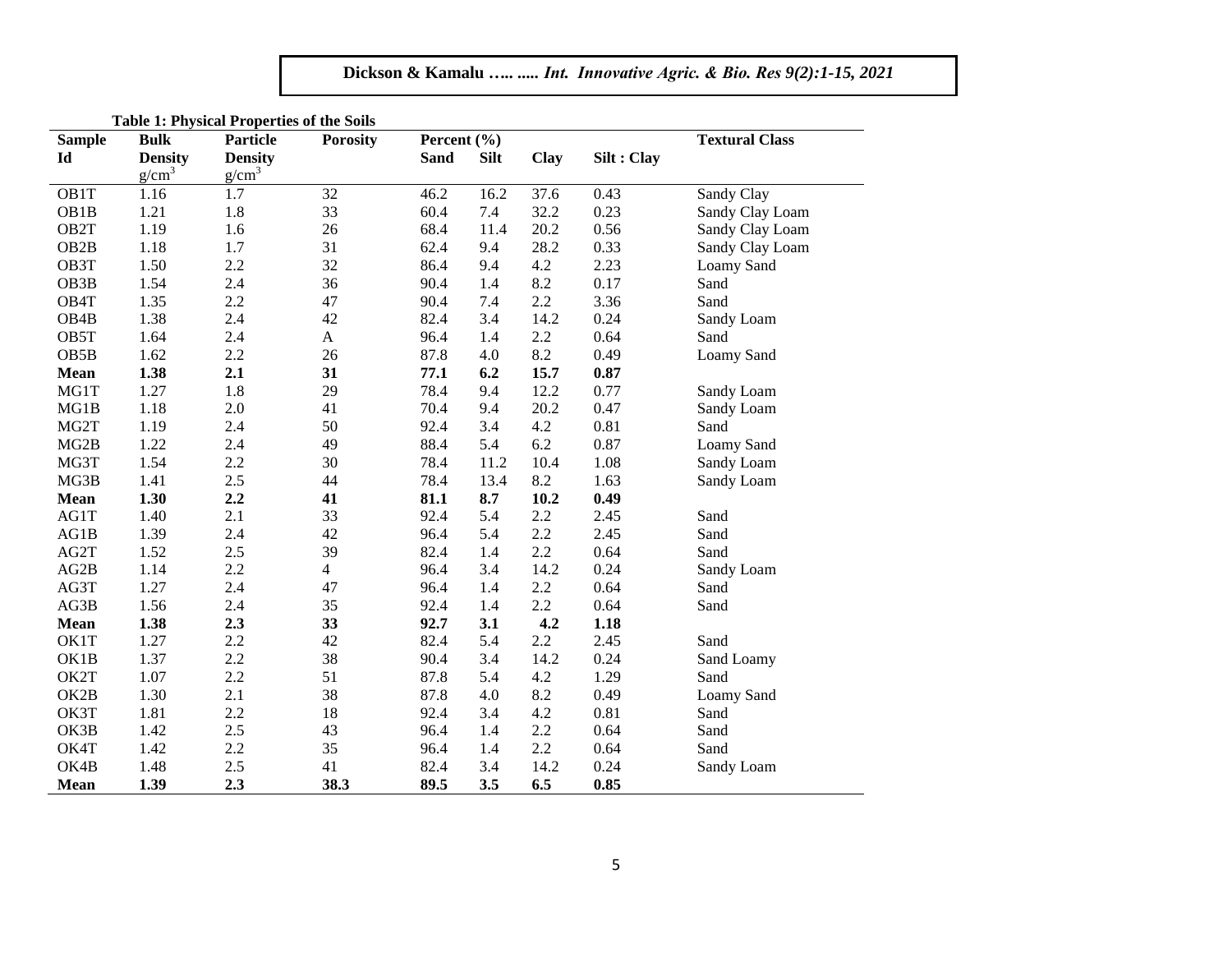#### **Total Organic Carbon, Total Nitrogen and Available Phosphorus**

Total organic C in the Obrikom soil samples varied from 0.76 to 3.02% in the surface soil and 0.25 to 1.01% in the subsurface layer (Table 2) whereas in the Mgbede soil samples, organic C varied from 0.71 to 1.15% and 0.37 to 1.09% in the surface and subsurface soil layers, respectively. Soils from Aggah recorded total organic C values varying from 0.49 to 1.09% and 0.72 to 0.86% whereas those from Okwuzi were 0.53 to 2.26% and 0.41 to 0.94% in the surface and subsurface soil layers, respectively. Gbadegesin and Akinbola (1995) reported that soils with organic C less than 0.3% is very low; 0.0-1.0%, low; 1.0-2.0%, medium; 2.0-5.0%, high; and greater than 5.0%, very high. As presented in Table 2, organic C values of OB2T, OB4T, OB5T and OK2T fall into high category, OB1T, OB2B, MG1B, MG2T, MG3T, AG2T and AG3T fall into medium category OB5B into very low category and the remaining eighteen into low category. Low organic C in the Niger Delta area has been ascribed to climatic, local relief and frequent flushing by sea water intrusions (Gbadegesin and Akinbola, 1995). The low organic C values recorded in this study are associated with climatic factors and less return of organic materials to the soil due to high frequency of cultivation (Yihenew, 2002).

Total N in the Obrikom soil samples varied from 0.04 to 0.15% and 0.01 to 0.05% in surface and subsurface soil samples while the samples from Mgbede recorded values varying from 0.04 to 0.06% and 0.02 to 0.06% in the respective soil layers. For the Aggah soil samples, total N varied from 0.03 to 0.06% and 0.04% in the surface and subsurface layers while in the Okwuzi samples, total N varied from 0.03 to 0.11% and 0.02 to 0.05% in the respective layers. Total N values are generally low and agreed with what was recorded by Egbuchua and Ojobor (2011) for hydric soils in the Niger Delta area.

Available P in the Obrikom soil samples varied from 3.33mg/kg to 6.66mg/kg and 23.31mg/kg in the surface and subsurface soil layers while Mgbede soil available P varied from 3.33mg/kg to 49.95mg/kg and 13.32mg/kg in the respective soil layers. In the Aggah soil samples, available P varied from 3.33mg/kg to 6.66mg/kg in both layers and that of Okwuzi was 3.33mg/kg in all the layers (Table 2). Available P values were generally low except for OB3T, MG1B, MG2T and MG2B. Egbuchua and Ojeifo (2007) and similarly recorded low available P values for some hydric soils in the Niger Delta area which is associated with high content of siliceous parent materials, high P absorption capacity and the acidic nature of the soils.

#### **Carbon-Nitrogen Ratio**

Carbon-Nitrogen Ratio (C:N) is usually a single number (Flavel and Murphy, 2006). It is defined as the ratio of the weight of organic carbon to the weight of total nitrogen in a soil or organic matter. It is the relationship between organic matter and nitrogen content of soils. C:N of the sampling stations ranges from 16 to 27 as shown in Table 2. The mean of the C:N follow the trend Aggah (19) < Okwuzi (20) < Mgbede (21) and Obrikom (21). The implications of the narrow C:N ratios in some of the soils as shown in Table 2 reflect high levels of microbial activity and rapid decomposition of organic matter with concomitant release of nutrient elements into soil solution for plant uptake. This conforms to the observation of Akpan-Idiok (2012).

#### **Exchangeable Cations**

Generally alkaline earth metals in soils from the study area decrease with increase in depth which is indicative of the fact that the soils have not been subjected to extreme weathering (ILACO-NEDECO, 1966; Anderson, 1967). In the soils of Obrikom, exchangeable  $K^+$  varied from 0.31 to 2.36 Cmol/kg soil and 0.12 to 1.30 Cmol/kg soil in the surface and subsurface respectively, while in the Mgbede soils, exchangeable  $K^+$  varied from 0.18 to 0.32 Cmol/kg soil and 0.11 to 0.13 Cmol/kg soil in the respective layers. Similarly, in Aggah area, exchangeable  $K^+$  varied from 0.12 to 0.33 Cmol/kg soil and 0.13 to 0.93 Cmol/kg soil in the surface and subsurface layers while in the Okwuzi samples, exchangeable  $K^+$  varied from 0.19 to 2.19 Cmol/kg soil and 0.18 to 1.13 Cmol/kg soil (Table 2) in the respective layers. Generally, exchangeable  $K^+$  values are higher in the surface layer than in the subsurface layer and exchangeable  $K$ + is moderate which shows that the soils are young and leaching loss of  $K^+$  from the surface layer is limited. Similarly, exchangeable Na values are generally moderate to high. Whereas, exchangeable Na<sup>+</sup> in the Obrikom soils varied from 0.16 and 2.15 Cmol/kg soil and 0.15 and 1.15mg/kg in the surface and subsurface layers, for the Mgbede soils, exchangeable  $Na<sup>+</sup>$  varied between 1.09 and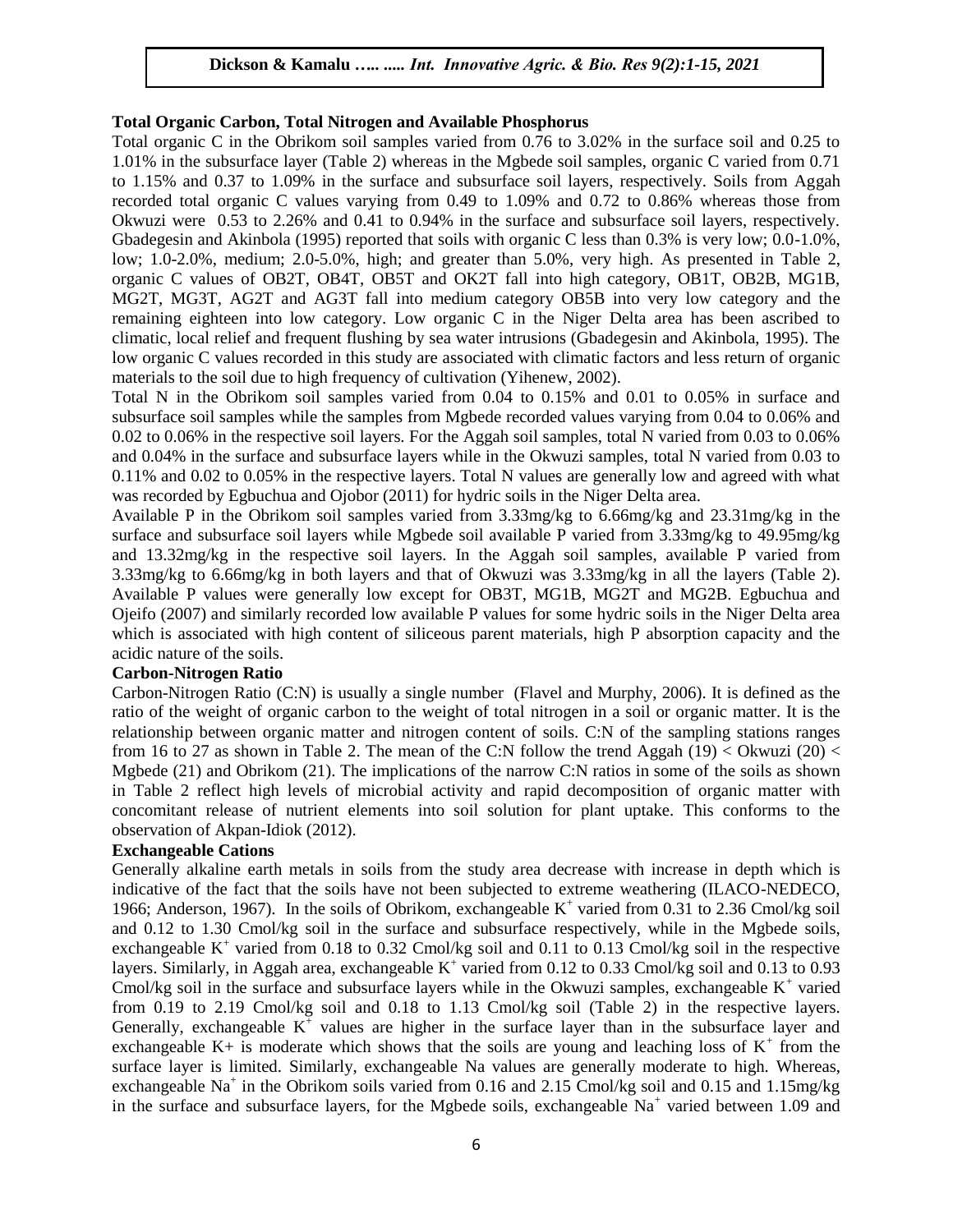2.12 Cmol/kg soil and 0.98 and 1.30 Cmol/g soil in the respective layers. In the Aggah soil samples, exchangeable Na<sup>+</sup> varied between 0.68 and 1.12 Cmol/kg soil and 0,17 and 1.11 Cmol/kg soil, in the Okwuzi soils, exchangeable Na<sup>+</sup> varied between 0.14 and 1.75 Cmol/kg soil and 0.14 and 1.04 Cmol/kg soil in the surface and subsurface layers, respectively. Like  $K^+$ , exchangeable Na<sup>+</sup> values in the surface layer are generally higher than the values in the subsurface reflecting the recentness in the origin of the soils parent materials.

Exchangeable  $Ca^{2+}$  in the Obrikom soils varied from 1.27 to 2.11 Cmol/kg soil and 0.18 to 2.12 Cmol/kg soil in the surface and subsurface layers while in the Mgbede soils,  $Ca^{2+}$  varied from 1.62 to 1.98 Cmol/kg soil and 0.16 to 1.35 Cmol/kg soil in the respective layers. In Aggah area exchangeable  $Ca^{2+}$  varied between 1.56 and 2.10 Cmol/kg soil and 0.21 and 0.95 Cmol/kg soil in the surface and subsurface layers, in the Okwuzi samples, exchangeable Ca2+ varied between 1.57 and 1.92 Cmol/kg soil and 0.80 and 2.00 Cmol/kg soil in the respective layers. Similarly, exchangeable  $Ca^{2+}$  values are generally higher in the surface than in the subsurface layer.

Similar to the results obtained for exchangeable  $K^+$ ,  $Na^+$  and  $Ca^{2+}$ , exchangeable  $Mg^{2+}$  values are generally higher in the surface than in the subsurface layers of most of the sampling locations. For instance, in the soils from Obrikom, exchangeable  $Mg^{2+}$  varied from 1.93 to 3.59 Cmol/kg soil in the surface layer and 0.78 to 4.40 Cmol/kg soil in the subsurface layer while in the Mgbede soil samples, exchangeable  $Mg^{2+}$  varied from 2.91 to 3.31 Cmol/kg soil and 0.72 to 2.10 Cmol/kg soil in the respective soil layers. For the soil samples from Aggah, exchangeable  $Mg^{2+}$  varied from 2.71 to 3.58 Cmol/kg soil and 0.94 to 1.11 Cmol/kg soil in the surface and subsurface layers while for the soils from Okwuzi, exchangeable  $Mg^{2+}$  varied from 2.72 to 3.13 Cmol/kg soil and 1.01 to 3.21 Cmol/kg soil in the respective soil layers.

#### **Exchangeable Acidity (EA), Cation Exchange Capacity (CEC) and Base Saturation**

EA in the soils from Obrikom increased with increase in depth while in the samples from Mgbede, Aggah and Okwuzi, EA decrease with increase in depth which could be reflective of the fact that the soils have not gone through much leaching. EA in the Obrikom soil samples varied from 0.16 to 1.12 Cmol/kg soil in the surface and 0.68 to 1.84 Cmol/kg soil in the subsurface while in Mbede, EA varied from 0.84 to 1.04 Cmol/kg soil and 0.36 to 0.80 Cmol/kg soil in the respective soil layers. In the Agah soils, EA varied from 0.68 to 1 92 Cmol/kg soil and 0.44 to 0.68 Cmol/kg soil while in the soils from Okwuzi, EA varied from 0.88 to 1.56 Cmol/kg soil and 0.04 to 1.21 Cmol/kg soil (Table 2), in the respective layers.

Effective cation exchange capacity (E.CEC) similarly decreased with depth in almost all the locations. E.CEC of the samples collected from Obrikom varied from 6.40 to 9.37 Cmol/kg soil and 2.76 to 8.63 Cmol/kg soil in the surface and subsurface while in Mgbede E.CEC varied from 7.07 to 8.53 Cmol/kg soil and 2.73 to 4,94 Cmol/kg in the respective layers. For the samples collected from Aggah, E.CEC in the surface and subsurface layers varied from 5.84 to 8.79 Cmol/kg soil and 2.93 to 3.77 Cmol/kg soil while in the soil samples from Okwuzi, E.CEC varied from 6.68 to 8.91 Cmol/kg soil and 2.16 to 7.64 Cmol/kg soil respectively for surface and subsurface respectively. E.CEC values are moderate to high which is attributed to recentness of the parent materials that form the soils (Jungerius and Levelt, 1964; Anderson, 1967; Short and Stauble, 1967) and the presence of easily weatherable minerals rich in nutrient cations (Porrenga, 1966; Loganathan *et al.,* 1995). Sanchez (1976) reported that tropical soils with E.CEC values of 4 Cmol/kg soil and above are capable of withstanding heavy leaching loss of nutrients. In this study, apart from OB1B, OB3B, Mg2B, AG1B, AG2B, OK1B and OK2B, which recorded ECEC values lower than 4 Cmol/kg soil, more than seventy percent of the soils had ECEC values higher than the critical value of 4 Cmol/kg soil Sanchez (1976). Apart from OB1B and OB3B, even the samples with ECEC values less than 4 Cmol/kg had base saturation values higher than 75%. Generally, the soils are highly base saturated which might be attributed to the recentness of the parent materials that formed the soils and the richness of the parent materials in weatherable minerals (Porrenga, 1966; Loganathan *et al.,* 1995).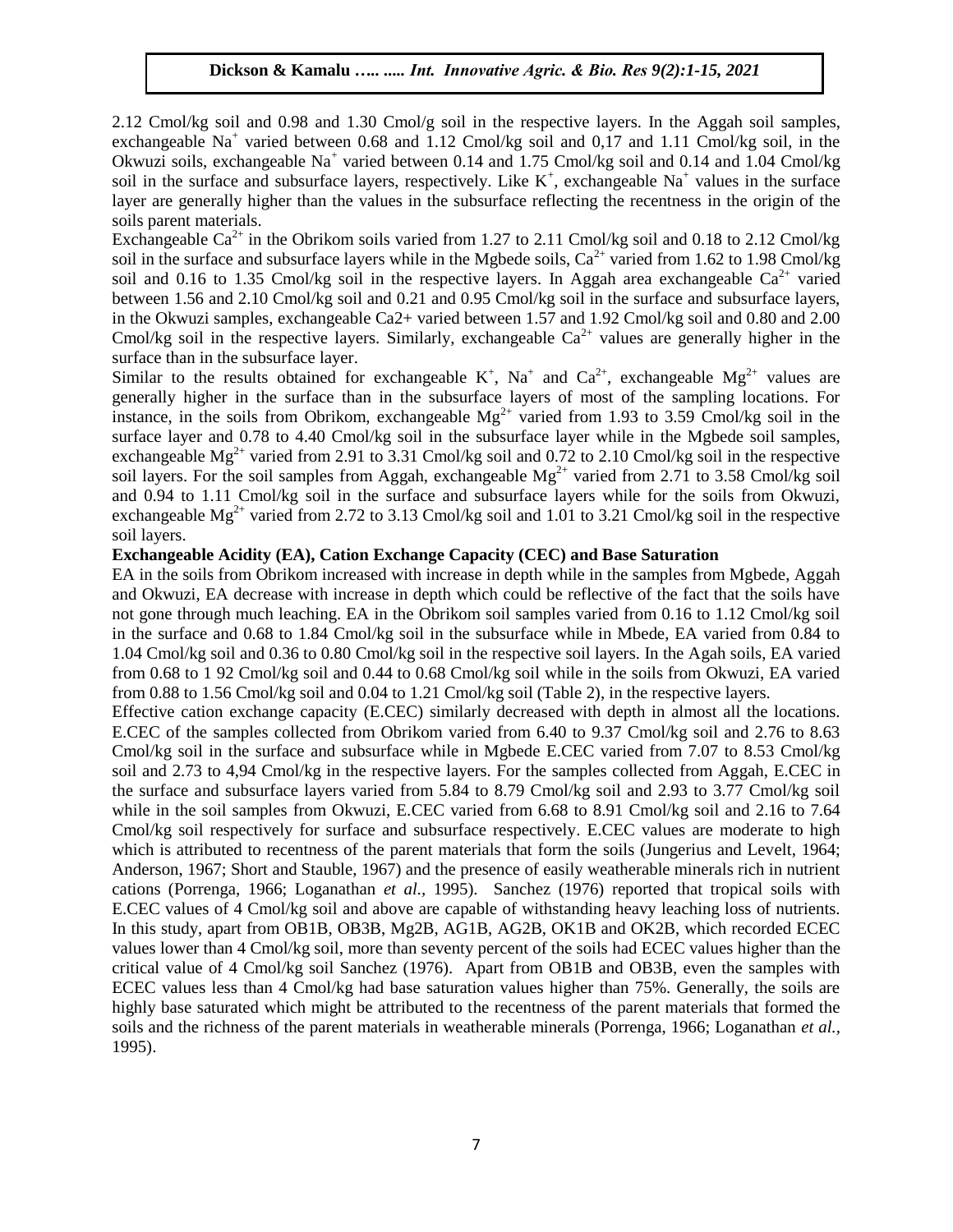#### **Total Hydrocarbon Content (THC) and Heavy Metal Status of the Soils**

The range of Total hydrocarbon Content (THC) in study area was  $0.1 - 8.6$  mg/kg which is far below the 50 mg/kg and 86 mg/kg biogenic hydrocarbon production levels reported by CONCAWE (1972) and Howells (1983) respectively (Table 3). Department of Petroleum Resources (DPR, 2002) considered 10 mg/kg as the critical concentration level of THC and BTEX in inland soils in the country but the values recorded in this study are far below the 10 mg/kg critical level. The highest THC level recorded in OB4T (8.6 mg/kg) is still lower than 10 mg/kg critical level set by DPR (2002) for inland soils of Nigeria. The recorded THC levels are indicative of the fact that the sampled spots have not been contaminated by crude oil.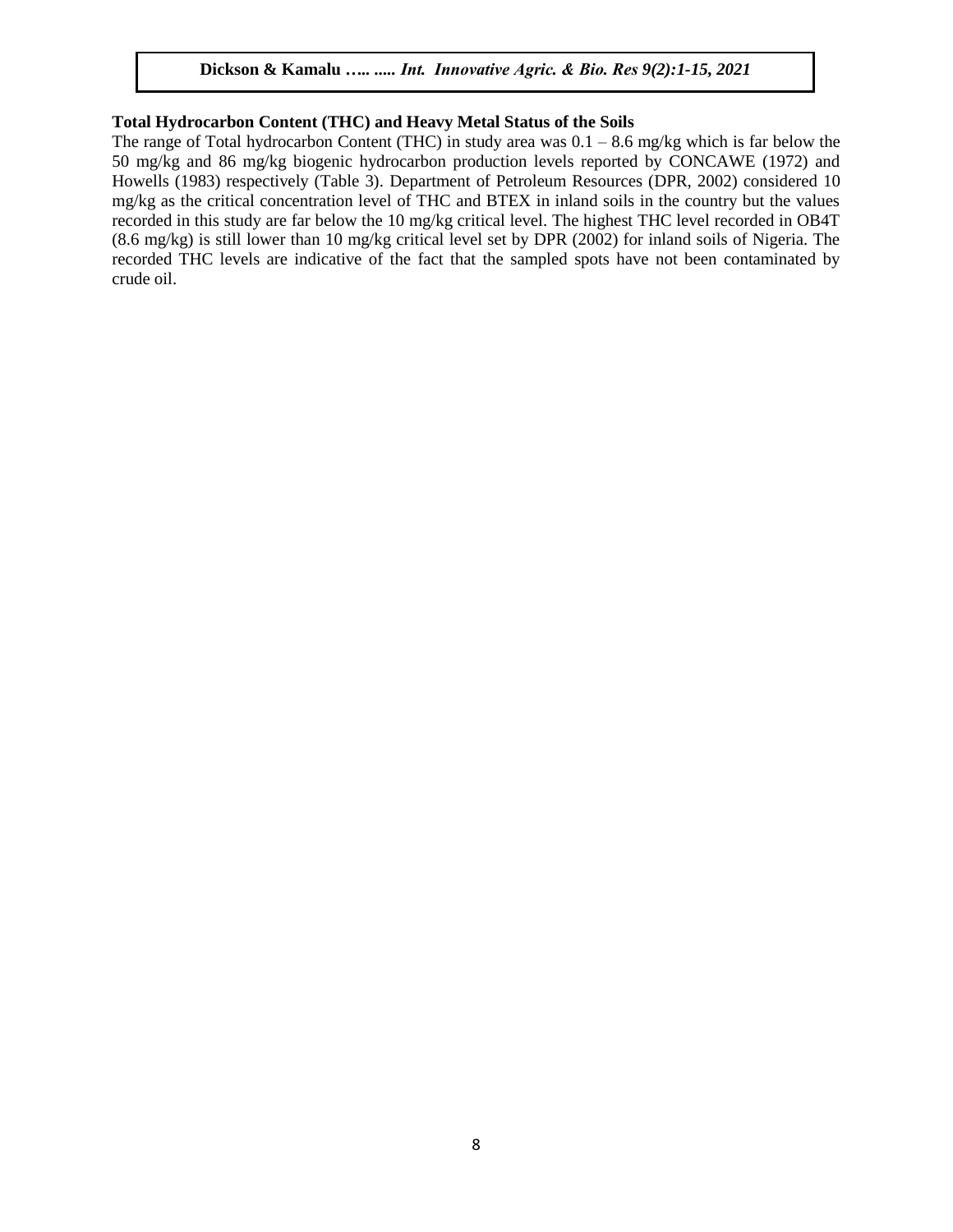| <b>SAMPLE ID</b>  | pH  | EC           | <b>TOC</b> | <b>TOM</b> | <b>Total</b> | C: N | <b>Avail P</b> |                | Exch. Cations (Cmol/kg) |           | <b>Exch. Acidity</b> | <b>ECEC</b> | <b>B.S.</b> |     |
|-------------------|-----|--------------|------------|------------|--------------|------|----------------|----------------|-------------------------|-----------|----------------------|-------------|-------------|-----|
|                   |     | $(\mu S/cm)$ | (°/0)      | (%)        | N(%)         |      | (mg/kg)        | $\mathbf{K}^+$ | $Na+$                   | $Ca^{2+}$ | $\text{Mg}^{2+}$     | (Cmol/kg)   | (Cmol/kg)   | (%) |
| OB1T              | 4.8 | 53.1         | 1.95       | 3.36       | 0.10         | 20   | 6.66           | 1.91           | 1.13                    | 1.27      | 1.93                 | 0.16        | 6.40        | 98  |
| OB1B              | 4.7 | 10.7         | 0.49       | 0.84       | 0.02         | 25   | 6.66           | 0.15           | 0.65                    | 0.18      | 0.78                 | 1.20        | 2.96        | 59  |
| OB <sub>2</sub> T | 4.9 | 211.0        | 3.02       | 5.21       | 0.15         | 20   | 3.33           | 2.36           | 2.15                    | 1.40      | 2.34                 | 1.12        | 9.37        | 88  |
| OB <sub>2</sub> B | 4.8 | 67.5         | 1.01       | 1.74       | 0.05         | 20   | 6.66           | 1.30           | 1.15                    | 0.98      | 1.20                 | 1.24        | 5.87        | 79  |
| OB3T              | 4.8 | 31.5         | 0.76       | 1.31       | 0.04         | 19   | 3.33           | 1.17           | 1.00                    | 2.11      | 2.59                 | 0.84        | 8.71        | 90  |
| OB <sub>3</sub> B | 5.2 | 0.0          | 0.43       | 0.74       | 0.02         | 22   | 23.31          | 0.19           | 0.16                    | 0.26      | 0.99                 | 1.16        | 2.76        | 58  |
| OB <sub>4</sub> T | 5.8 | 0.0          | 2.28       | 3.93       | 0.11         | 21   | 3.33           | 1.31           | 0.16                    | 1.93      | 3.17                 | 0.40        | 6.97        | 94  |
| OB <sub>4</sub> B | 6.0 | 38.8         | 0.41       | 0.71       | 0.02         | 21   | 3.33           | 0.12           | 1.07                    | 1.01      | 1.15                 | 0.68        | 4.03        | 83  |
| OB5T              | 5.8 | 0.0          | 3.02       | 5.21       | 0.15         | 20   | 6.66           | 0.31           | 0.16                    | 2.00      | 3.25                 | 0.92        | 6.64        | 86  |
| OB <sub>5</sub> B | 5.2 | 0.0          | 0.25       | 0.43       | 0.01         | 25   | 3.33           | 0.12           | 0.15                    | 2.12      | 4.40                 | 1.84        | 8.63        | 79  |
| <b>MEAN</b>       | 5.2 | 41.26        | 1.36       | 2.35       | 0.07         | 21   | 6.66           | 0.89           | 0.78                    | 1.33      | 2.18                 | 0.96        | 6.23        | 81  |
| MG1T              | 4.5 | 110.3        | 0.71       | 1.22       | 0.04         | 18   | 3.33           | 0.26           | 2.12                    | 1.62      | 2.91                 | 1.04        | 7.95        | 87  |
| MG1B              | 4.7 | 33.5         | 1.15       | 1.98       | 0.06         | 19   | 9.99           | 0.13           | 1.00                    | 1.35      | 2.10                 | 0.36        | 4.94        | 93  |
| MG2T              | 7.4 | 145.6        | 1.09       | 1.52       | 0.04         | 27   | 49.95          | 0.32           | 2.00                    | 1.98      | 3.31                 | 0.92        | 8.53        | 89  |
| MG2B              | 7.3 | 70.8         | 0.88       | 1.52       | 0.04         | 22   | 13.32          | 0.11           | 1.30                    | 0.16      | 0.72                 | 0.44        | 2.73        | 84  |
| MG3T              | 6.8 | 44.5         | 1.07       | 1.85       | 0.05         | 21   | 3.33           | 0.18           | 1.09                    | 1.85      | 3.11                 | 0.84        | 7.07        | 88  |
| MG3B              | 4.8 | 29.5         | 0.37       | 0.64       | 0.02         | 19   | 3.33           | 0.13           | 0.98                    | 1.00      | 1.31                 | 0.80        | 4.22        | 81  |
| Mean              | 5.9 | 43.4         | 0.88       | 1.46       | 0.04         | 21   | 13.88          | 0.19           | 1.42                    | 7.96      | 2.24                 | 0.73        | 5.91        | 87  |
| AG1T              | 5.0 | 18.7         | 0.49       | 0.84       | 0.03         | 16   | 3.33           | 0.21           | 0.68                    | 1.56      | 2.71                 | 0.68        | 5.84        | 88  |
| AG1B              | 5.2 | 0.0          | 0.86       | 1.48       | 0.04         | 22   | 3.33           | 0.93           | 0.17                    | 0.21      | 0.94                 | 0.68        | 2.93        | 77  |
| AG2T              | 5.1 | 26.2         | 1.09       | 1.88       | 0.06         | 18   | 6.66           | 0.33           | 1.02                    | 2.10      | 3.58                 | 1.76        | 8.79        | 80  |
| AG2B              | 4.9 | 46.7         | 0.72       | 1.24       | 0.04         | 18   | 3.33           | 0.15           | 1.12                    | 0.95      | 1.11                 | 0.44        | 3.77        | 88  |
| AG3T              | 4.8 | 42.4         | 1.03       | 1.78       | 0.05         | 21   | 6.66           | 0.12           | 1.11                    | 1.68      | 2.95                 | 1.92        | 7.78        | 75  |
| AG3B              | 6.0 | 34.4         | 0.76       | 1.31       | 0.04         | 19   | 3.33           | 0.13           | 1.04                    | 0.92      | 1.10                 | 0.56        | 3.75        | 85  |
| Mean              | 5.2 | 28.1         | 0.83       | 1.42       | 0.04         | 19   | 4.44           | 0.31           | 0.86                    | 1.24      | 2.07                 | 1.01        | 5.48        | 82  |
| OK1T              | 4.5 | 37.3         | 0.72       | 1.24       | 0.04         | 18   | 3.33           | 0.21           | 1.05                    | 1.57      | 2.73                 | 1.12        | 6.68        | 83  |
| OK1B              | 4.5 | 28.5         | 0.82       | 1.41       | 0.04         | 21   | 3.33           | 0.20           | 0.99                    | 0.84      | 1.05                 | 0.36        | 3.44        | 90  |
| OK2T              | 4.8 | $0.0\,$      | 2.26       | 3.90       | 0.11         | 21   | 3.33           | 2.19           | 0.14                    | 1.90      | 3.12                 | 1.56        | 8.91        | 82  |
| OK2B              | 4.8 | 0.0          | 0.94       | 1.62       | 0.05         | 19   | 3.33           | 0.17           | 0.14                    | 0.80      | 1.01                 | 0.04        | 2.16        | 98  |
| OK3T              | 5.8 | 26.8         | 0.53       | 0.91       | 0.03         | 18   | 3.33           | 1.71           | 0.99                    | 1.70      | 3.01                 | 0.00        | 8.29        | 89  |
| OK3B              | 5.3 | 0.0          | 0.72       | 1.24       | 0.04         | 18   | 3.33           | 1.13           | 0.15                    | 1.22      | 1.72                 | 0.64        | 4.86        | 87  |
| OK4T              | 5.5 | 0.68         | 0.68       | 1.17       | 0.03         | 23   | 3.33           | 0.19           | 1.75                    | 1.92      | 3.13                 | 1.52        | 8.51        | 82  |
| OK4B              | 5.4 | 0.41         | 0.41       | 0.71       | 0.02         | 21   | 3.33           | 0.18           | 1.04                    | 2.00      | 3.21                 | 1.21        | 7.64        | 84  |
| Mean              | 5.1 | 11.71        | 0.89       | 1.53       | 0.05         | 20   | 3.33           | 0.75           | 0.78                    | 1.43      | 2.37                 | 0.81        | 6.31        | 87  |

**Table 2: Chemical Characteristics of the Soils of the Study Area**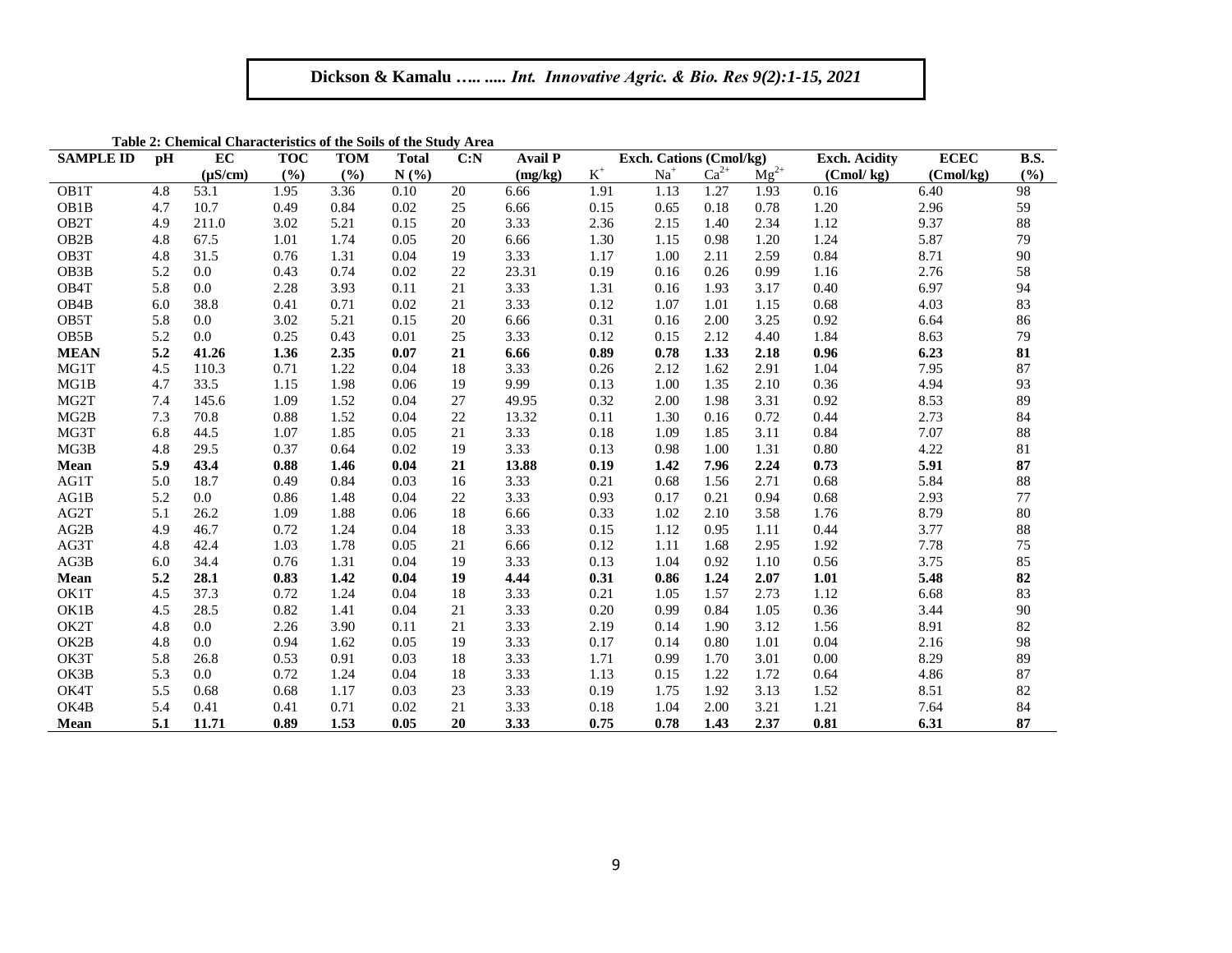### **Benzene, Toluene, Ethylbenzene and Xylenes (BTEX)**

BTEX values recorded were far below 1 mg/kg (Table 3.0) while Department of Petroleum Resources (DPR) considered 10 mg/kg as the critical concentration level of BTEX in inland soils of Nigeria. The BTEX values recorded in this study indicated that the sampled soils have not been contaminated by petroleum hydrocarbon.

#### **Heavy Metals**

The concentrations of heavy metals in the soils from the study area are presented in Table 3 while on Table 4 is presented background levels of heavy metals in some other countries. Comparing the concentration of heavy metals in these soils (Table 3) and the background levels of the heavy metals in other countries (Table3) there is no evidence of heavy metal pollution in these soils.

#### **Soil Fertility Evaluation**

Results for Soil Fertility Index (SFI) and Soil Evaluation Factor (SEF) are presented in Figures 1 - 4. The Figures compare Soil Fertility Index (SFI) and Soil Evaluation Factor (SEF) of Obrikom (OB), Mgbede (MG), Aggah (AG) and Okwuzi (OK) and used same to assess the quality of the soils in the area. The results showed that SEF was generally lower than SFI with ranges of SEF (5 - 35) and SFI (10 - 65).

In the Obrikom soils, SFI was higher in OB3T, OB4T and in all the bottom samples while SEF was higher in OB1T, OB2T and OB5T. The highest SFI (30) value for Obrikom soil was recorded in OB3B while the highest SEF (36) was recorded in OB2T (Fig. 1). In the Mgbede soils, SFI values were higher in all the soil samples and the highest value (65) obtained in this study was recorded in MG2T (Fig. 2). Similarly, SFI values were higher in all the soil samples from Aggah with the highest SFI and SEF values recorded in AG2T (Fig. 3). In Okwuzi soil higher SFI values were recorded in all the soil samples except OK2T where a higher SEF value was recorded (Fig. 4). Comparing the SFI and SEF values using the moving average lines in Figures 2 to 5, SFI values were generally higher than SEF values in all the study sites which agreed with the findings of Dickson *et al*. (2019) for the Meander Belts soils of Bayelsa State, Nigeria and Aiza *et al.* (2013) in Malaysia. Dickson *et al.* (2019), reported higher SFI and SEF values in soils higher in nutrient concentration while Aiza *et al*. (2013) assessed soil fertility status of rehabilitated degraded tropical rainforest and reported highest SEF value in a soil high in organic matter and low in exchangeable Al. Moreover, they reported SEF values lower than 5 in rehabilitated and secondary forests and such soils were considered as soils with extremely poor fertility following what was earlier established by Lu *et al.* (2002). For the soils under consideration, SEF values were above 5 for all and a SEF value of 35 was recorded for OB2T which shows that the soils are fertile, further corroborating the recentness of the soils. Obviously, organic matter played dominant role in making the SFI and SEF, as clay content in most of the soils is low except in some of the soils from Obrikom.

#### **CONCLUSION**

This study assessed the soil fertility and productivity status of some benchmark oil producing communities of the Sombreiro Warri Deltaic Plains. The study revealed that these modal communities have remained part of the food baskets of the Niger Delta despite over four decades of oil and gas production. Though the soils are generally acid with pH range of  $4.5 - 7.4$ , low in nutrient and moderate in total organic carbon status, the soils are rated high in productivity. Carbon-Nitrogen Ratio (C:N) ranged from 16 to 27 reflecting high levels of microbial activity and rapid decomposition of organic matter with concomitant release of nutrient elements into soil solution for plant uptake. Exchangeable  $Ca^{2+}$ ,  $Mg^{2+}$ , K<sup>+</sup> and Na<sup>+</sup> values in the surface layer are generally higher than the values in the subsurface layer reflecting the juvenile status of the soils and limited loss of nutrient through leaching. Heavy metals concentrations were generally low with no evidence of pollution in the soils. THC and BTEX values recorded in this study are far below the critical level, implying that the samples have not been contaminated by petroleum hydrocarbon. With SEF and SFI ranges of  $5 - 35$  and  $10 - 65$  the soils were evaluated as productive and fertile. However, continuous biomass accumulation is critical to fertility maintenance of the soils and addition of farm inputs in the form of organic and inorganic fertilizers is of utmost importance in sustaining the productivity of these soils.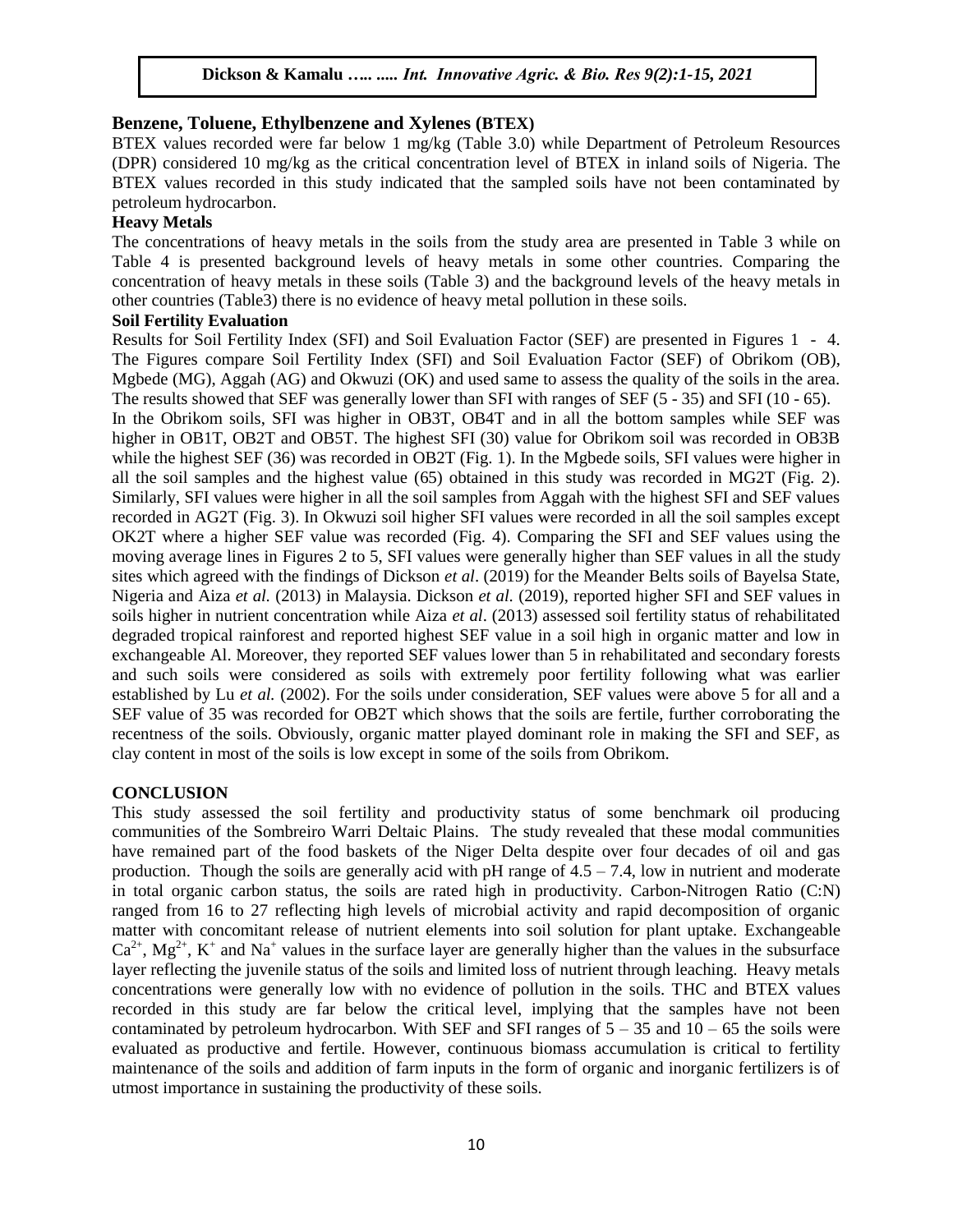| <b>Sample</b>     | Zn     | Cu     | Mn     | Pb     | Cr     | C <sub>d</sub> | $\mathbf{V}$ | <b>THC</b> | <b>BTEX</b> |
|-------------------|--------|--------|--------|--------|--------|----------------|--------------|------------|-------------|
| OB <sub>1</sub> T | 197.30 | < 0.01 | 38.28  | < 0.01 | 2.50   | < 0.001        | < 0.001      | 0.2        | 0.011       |
| OB <sub>1</sub> B | 153.70 | < 0.01 | 30.81  | < 0.01 | 0.17   | < 0.001        | < 0.001      | 0.3        | 0.009       |
| OB <sub>2</sub> T | 173.10 | < 0.01 | 26.72  | < 0.01 | 1.15   | < 0.001        | < 0.001      | 0.1        | 0.009       |
| OB <sub>2</sub> B | 28.50  | < 0.01 | 31.45  | < 0.01 | 0.19   | < 0.001        | < 0.001      | 0.3        | 0.008       |
| OB <sub>3</sub> T | 124.00 | < 0.01 | 27.34  | 5.03   | 0.21   | < 0.001        | < 0.001      | 0.3        | 0.012       |
| OB <sub>3</sub> B | 73.00  | < 0.01 | 33.11  | 10.03  | 0.10   | < 0.001        | < 0.001      | 0.2        | 0.010       |
| OB <sub>4</sub> T | 30.51  | < 0.01 | 20.99  | < 0.01 | 1.00   | < 0.001        | < 0.001      | 8.6        | 0.011       |
| OB <sub>4</sub> B | 112.30 | < 0.01 | 25.08  | 4.30   | < 0.01 | < 0.001        | < 0.001      | 0.1        | 0.010       |
| OB5T              | 22.89  | < 0.01 | 33.85  | < 0.01 | 0.17   | < 0.001        | < 0.001      | 0.4        | 0.012       |
| OB <sub>5</sub> B | 61.52  | < 0.01 | 23.98  | 14.75  | 0.09   | < 0.001        | < 0.001      | 0.1        | 0.011       |
| MG1T              | 121.30 | < 0.01 | 32.01  | 10.01  | 0.19   | < 0.001        | < 0.001      | 0.4        | 0.010       |
| MG1B              | 147.80 | < 0.01 | 21.05  | < 0.01 | < 0.01 | < 0.001        | < 0.001      | 0.2        | 0.008       |
| MG <sub>2</sub> T | 139.40 | < 0.01 | 27.11  | 7.30   | 1.30   | < 0.001        | < 0.001      | 0.1        | 0.009       |
| MG <sub>2</sub> B | 103.70 | < 0.01 | 27.10  | 3.80   | < 0.01 | < 0.001        | < 0.001      | 0.1        | 0.006       |
| MG3T              | 78.73  | < 0.01 | 33.08  | < 0.01 | 0.18   | < 0.001        | < 0.001      | 0.1        | 0.006       |
| MG3B              | 145.90 | < 0.01 | 15.32  | 8.31   | 0.11   | < 0.001        | < 0.001      | 0.6        | 0.004       |
| AG1T              | 34.08  | < 0.01 | 32.01  | 4.30   | 1.31   | < 0.001        | < 0.001      | 0.1        | 0.016       |
| AG1B              | 13.75  | < 0.01 | 12.32  | < 0.01 | 1.55   | < 0.001        | < 0.001      | 0.2        | 0.010       |
| AG2T              | 41.31  | < 0.01 | < 0.01 | < 0.01 | 0.14   | < 0.001        | < 0.001      | 0.5        | 0.019       |
| AG2B              | 20.93  | < 0.01 | 28.15  | 3.10   | 0.05   | < 0.001        | < 0.001      | 0.1        | 0.015       |
| AG3T              | 28.13  | < 0.01 | 21.00  | < 0.01 | 0.05   | < 0.001        | < 0.001      | 0.5        | 0.012       |
| AG3B              | 49.08  | < 0.01 | 20.82  | 2.90   | 0.10   | < 0.001        | < 0.001      | 0.3        | 0.010       |
| OK1T              | 34.51  | < 0.01 | 28.10  | < 0.01 | 0.14   | < 0.001        | < 0.001      | 0.1        | 0.008       |
| OK1B              | 34.14  | < 0.01 | 20.21  | < 0.01 | 0.15   | < 0.001        | < 0.001      | 0.4        | 0.006       |
| OK2T              | 137.90 | < 0.01 | 32.09  | < 0.01 | 1.41   | < 0.001        | < 0.001      | 0.2        | 0.001       |
| OK2B              | 81.37  | < 0.01 | 32.90  | < 0.01 | 0.09   | < 0.001        | < 0.001      | 0.2        | 0.001       |
| OK3T              | 9.40   | < 0.01 | 21.98  | 10.01  | 0.18   | < 0.001        | < 0.001      | 0.3        | 0.005       |
| OK3B              | 31.14  | < 0.01 | 31.21  | < 0.01 | 1.37   | < 0.001        | < 0.001      | 0.4        | 0.005       |
| OK4T              | 37.14  | < 0.01 | 32.01  | < 0.01 | 0.18   | < 0.001        | < 0.001      | 0.3        | 0.008       |
| OK4B              | 31.00  | < 0.01 | 27.01  | < 0.01 | < 0.01 | < 0.001        | < 0.001      | 0.6        | 0.007       |

**Table 3: Heavy Metal (mg/kg) and Hydrocarbon (mg/kg) Status of the Soils**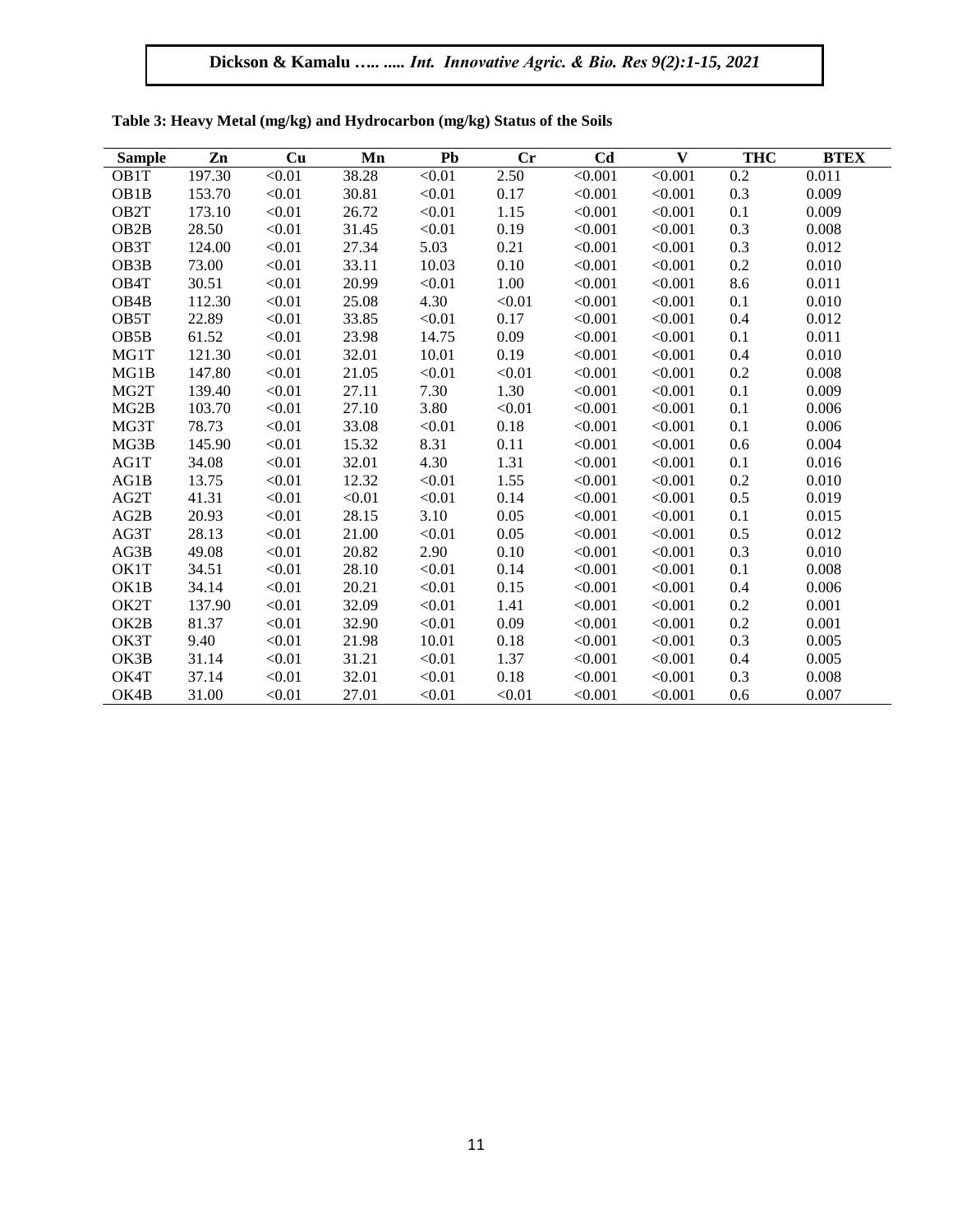

**Figure 1: Comparison of SFI and SEF in Obrikom Soil**



**Figure 2: Comparison of SFI and SEF in Mgbede Soil**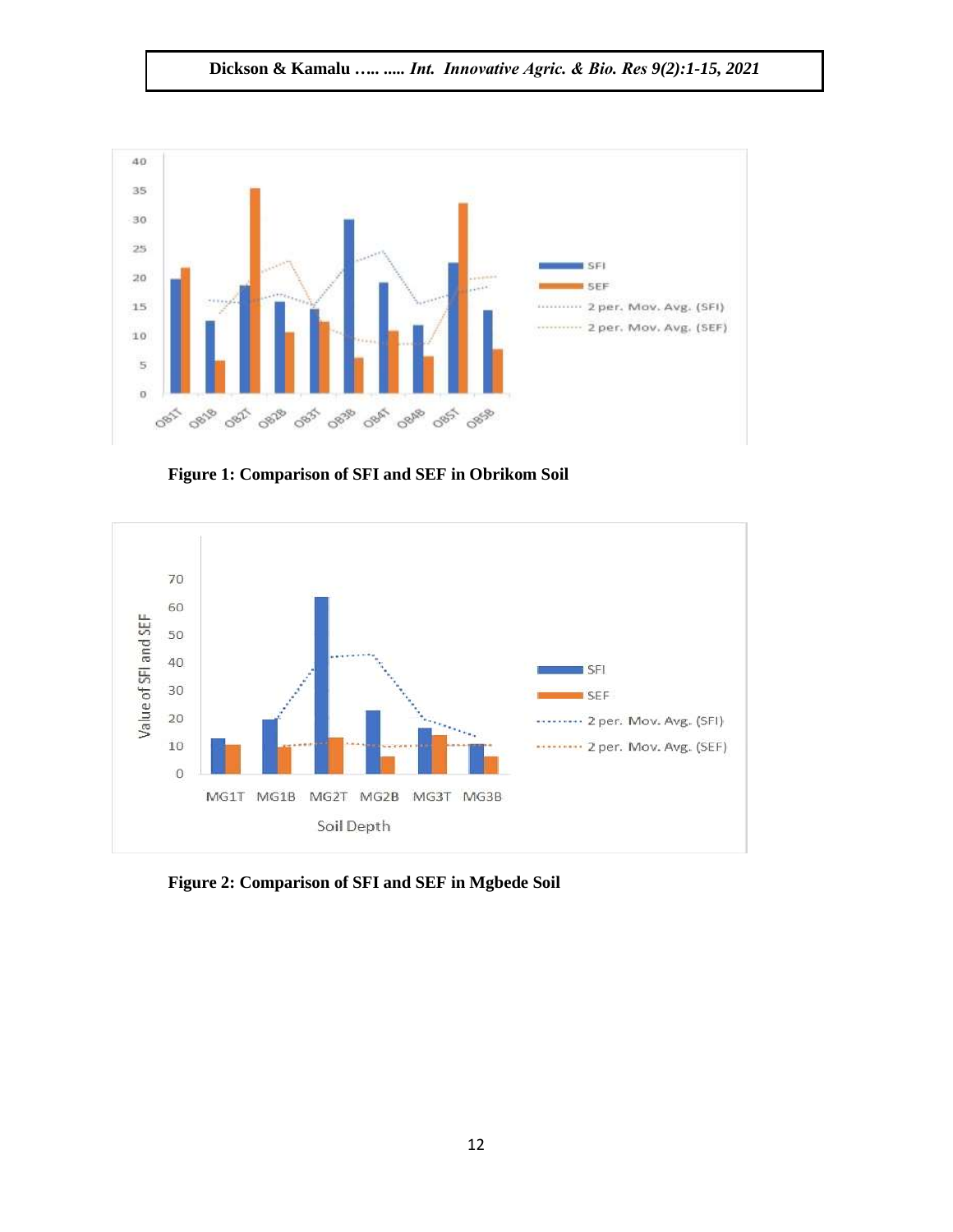**Dickson & Kamalu** *….. ..... Int. Innovative Agric. & Bio. Res 9(2):1-15, 2021*



**Figure 3: Comparison of SFI and SEF in Aggah Soil**



**Figure 4: Comparison of SFI and SEF in Okwuzi Soil**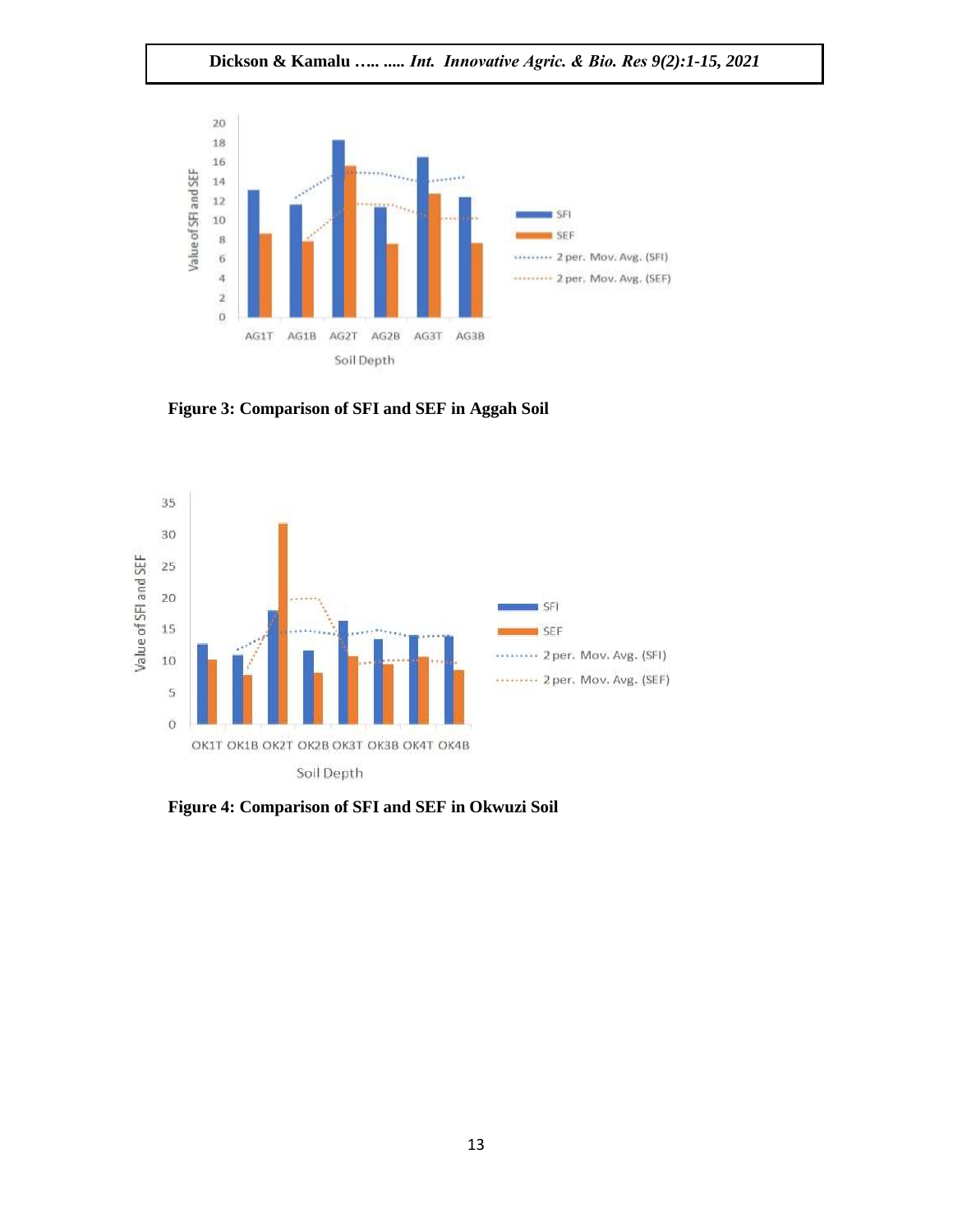#### **REFERENCES**

- Aiza, S.J., A. Arifin, A. Hazandy, H.A. Mohd, S.B. Trevor, J. Shamshuddin, and Nik, M.M. 2013. Assessing Soil Fertility Status of Rehabilitated Degraded Tropical Rainforest. *Environmental Science 9:280-291.*
- Akpan-Idiok, A.U. (2012). Physicochemical Properties, Degradation Rate and Vulnerability Potential of Soils Formed on Coastal Plain Sands in Southeast, Nigeria. *International Journal of Agricultural Research.* 7(7): 358-366.
- Barton, R. 2013. "Know Your Garden Soil: How to Make the Most of Your Soil Type." Eartheasy. http://learn.eartheasy. com/2013/06/how-to-make-the-most-of-your-soil-type/.
- Berry, W., Q. Ketterings, S. Antes, S. Page, J. Russell- Anelli, R. Rao, and S. DeGloria. 2007. "Soil Texture." Agronomy Fact Sheet Series, Fact Sheet 29. Cornell University Cooperative Extension. http://water.rutgers. edu/Rain\_Gardens/factsheet29.pdf.
- Brady, N. C., and R. R. Weil. 2007. *The Nature and Properties of Soils*. 14th ed. Upper Saddle River, NJ: Prentice Hall.
- Buol, S. W, Southard, R. J., Graham, R. C and McDaniel, P. A. (2003). Soil Genesis and Classification, Iowa State Press, Ames, Iowa, USA, 5<sup>th</sup> edition.
- Chiekezie, I. A., Eswaran, H., Asawalam, D.O. and Ano, A. O. (2010). Characterization of two benchmark soils of contrasting parent materials in Abia State, Southeastern Nigeria. *Global Journal of Pure and Applied Science*., 16:23-29.
- Dickson, A.A., F.R. Kutu & J. Aruleba. 2019. Fertility Assessment of Alluvial Soils of different River Plains in Bayelsa State, Southern Nigeria, Proceedings of the 43<sup>rd</sup> Annual Conference, Soil Science Society of Nigeria,  $15<sup>th</sup> - 19<sup>th</sup>$  July, 2019 Held at the University of Agriculture, Makurdi, Benue State, Nigeria. Pp 14 – 31.
- Department of Petroleum Resources 2002
- Donahue, R.L, Raymond, M.W. and Schick Line, J.C. (1990). *Soils: An introduction to soils and plantgrowth*. Prentice hall of India. 667pp
- Doran, J. W. and Jones, K. P. (2011). General Relationship of Soil Bulk Density to Plant Growth Based on Soil Texture. *Soil Science Society America.*, Madison, Wisconsin, p.610.
- Egbuchua C.N. and Ojobor, S. (2011). Characterization of some hydric soils in the Niger-Delta Region of Nigeria for land evaluation purposes. *International Journal of Advanced Biological Research*, Vol. 1(1) 2011:77-82
- Egbuchua, C.N. and I.M. Ojeifo (2007). Pedogenetic characterization of some wetland soils in Delta State. Ph.D. Thesis Delta State University, Abraka, Nigeria.
- Esayas, A. and Debele, B. (2006). "Soil Survey in Ethiopia: past, present and future", in Proceedings of the 8<sup>th</sup> Conference. Soils for Sustainable Development, pp. 1-10, Ethiopian Society of Soil Science, Addis Ababa, Ethopia.
- FAO (Food and Agriculture Organization of the United Nations). (2016). "Soil Fertility." www. fao.org/ag/agp/agpc/doc/publicat/FAOBUL4/FAOBUL4/ B401.htm.
- Flavel, T. C and Murphy G. H.(2006). Carbon and Nitrogen Mineralization Rates after Application of Organic Amendments to Soil. *Journal of Enivironmental Quality*.
- Gbadegesin, A. and Akinbola, G. E. (1995). "Reference Soil of the Southern Guinea Savanna of Southwestern Nigeria (Oyo State)". Soil Brief Nigeria, 7, University of Ibadan and ISRIC, Wagningen. Pp13.
- Gershuny, G. (1993). Start with the Soil. Emmaus, PA: Rodale Press.
- Kamalu, O. J. (2015). Soil Quality Evaluation of Ogba-Egbema Area of the Sombreiro Warri Deltaic Plains of Niger Delta, Nigeria. Ph.D. Thesis Submitted to the Postgraduate School, Rivers State University of Science and Technology, Nkpolu-Oroworukwo, Port Harcourt, 85, 89.
- Kamalu, O. J., Udom, B. E. and Omenihu, A. A. (2017). Assessment of Soil Quality in Representative Pedons of the Sombreiro Warri Deltaic Plain of the Niger Delta, Nigeria. *International Journal of Agriculture and Earth Science Vol. 3 No. 5 ISSN 2489-0081*